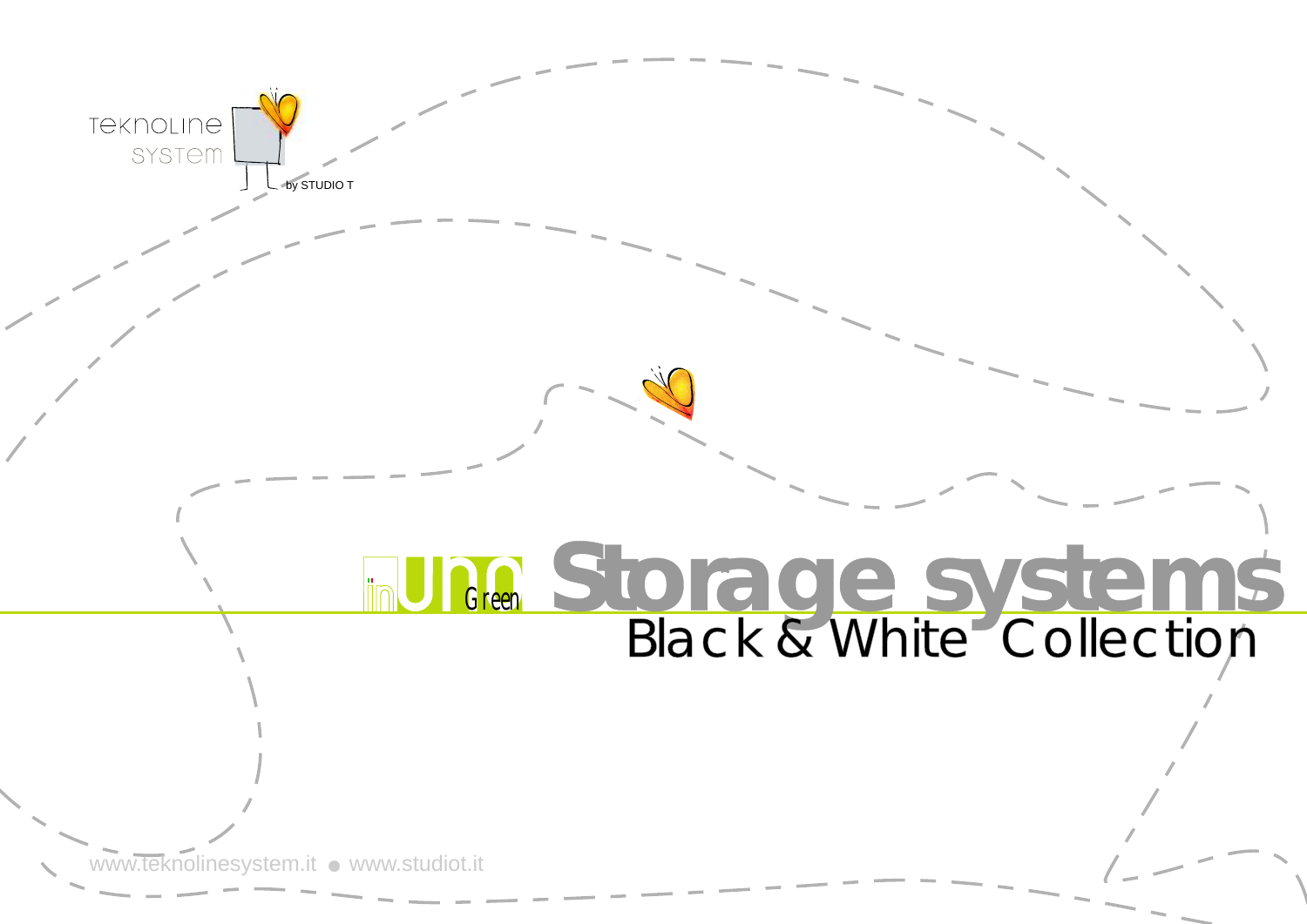# **BLACK & WHITE**

**Black and White, in other words the contrast par excellence Whiteness and fullness to give depth to small sized environments. Those who love the fulfillment of forms can count on a "duo" able to draw a perfect balance.**

**Alternating Black and white or rather as a uniform choice, will always**

**be up-to-date colours ready to dress up any place.**



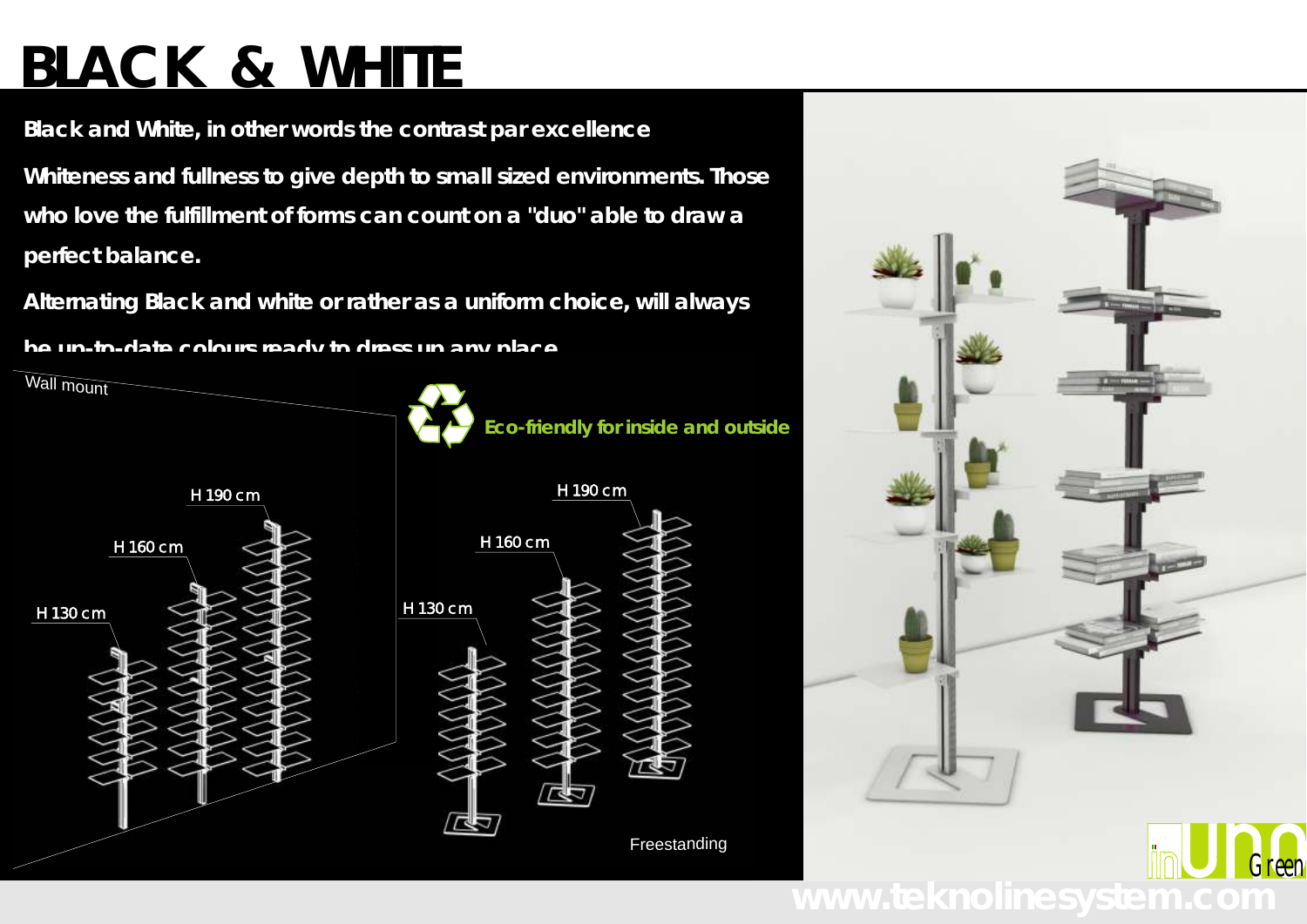**Green planters walls, ideas for small spaces** 

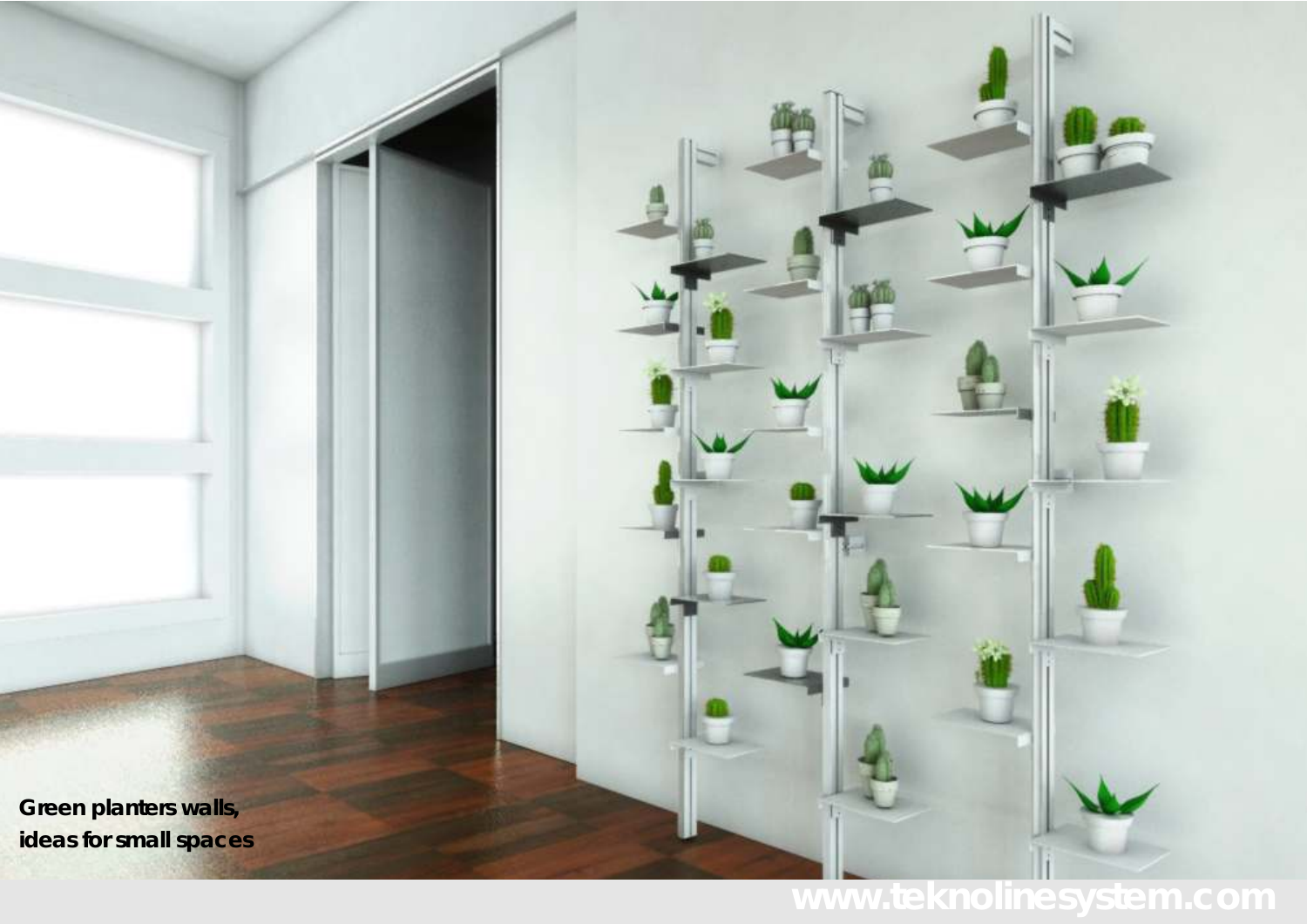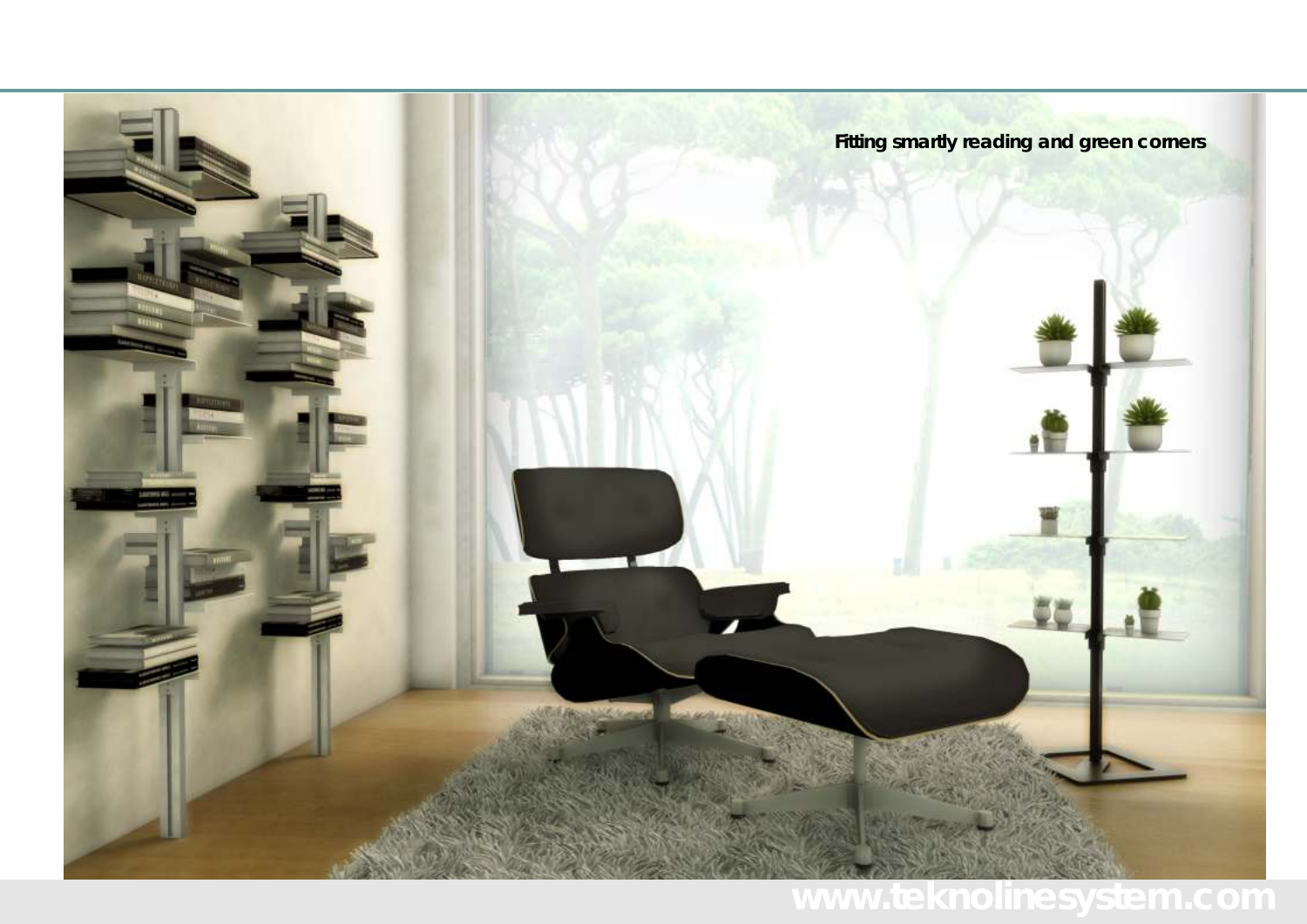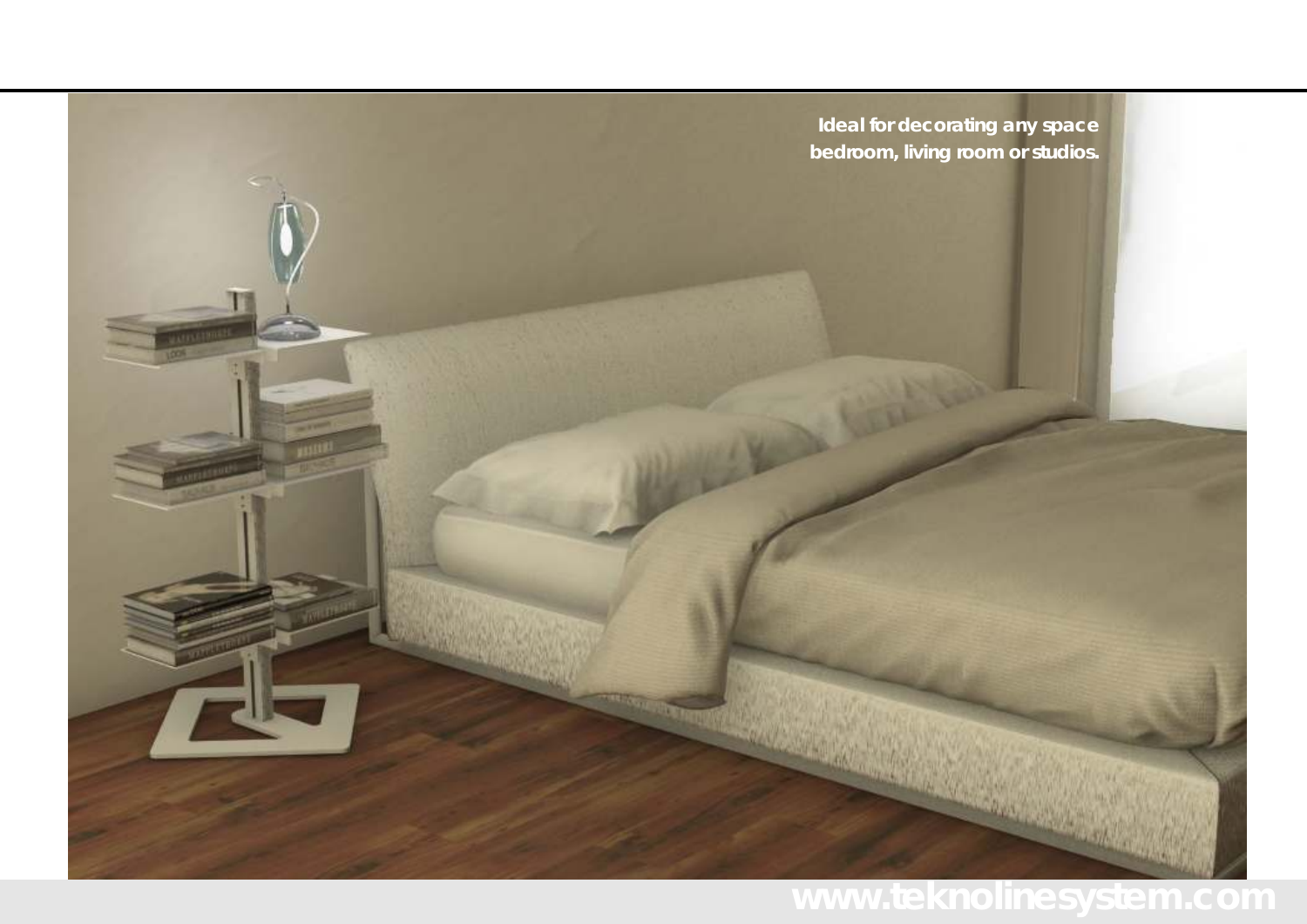

### **www.teknolinesystem.com**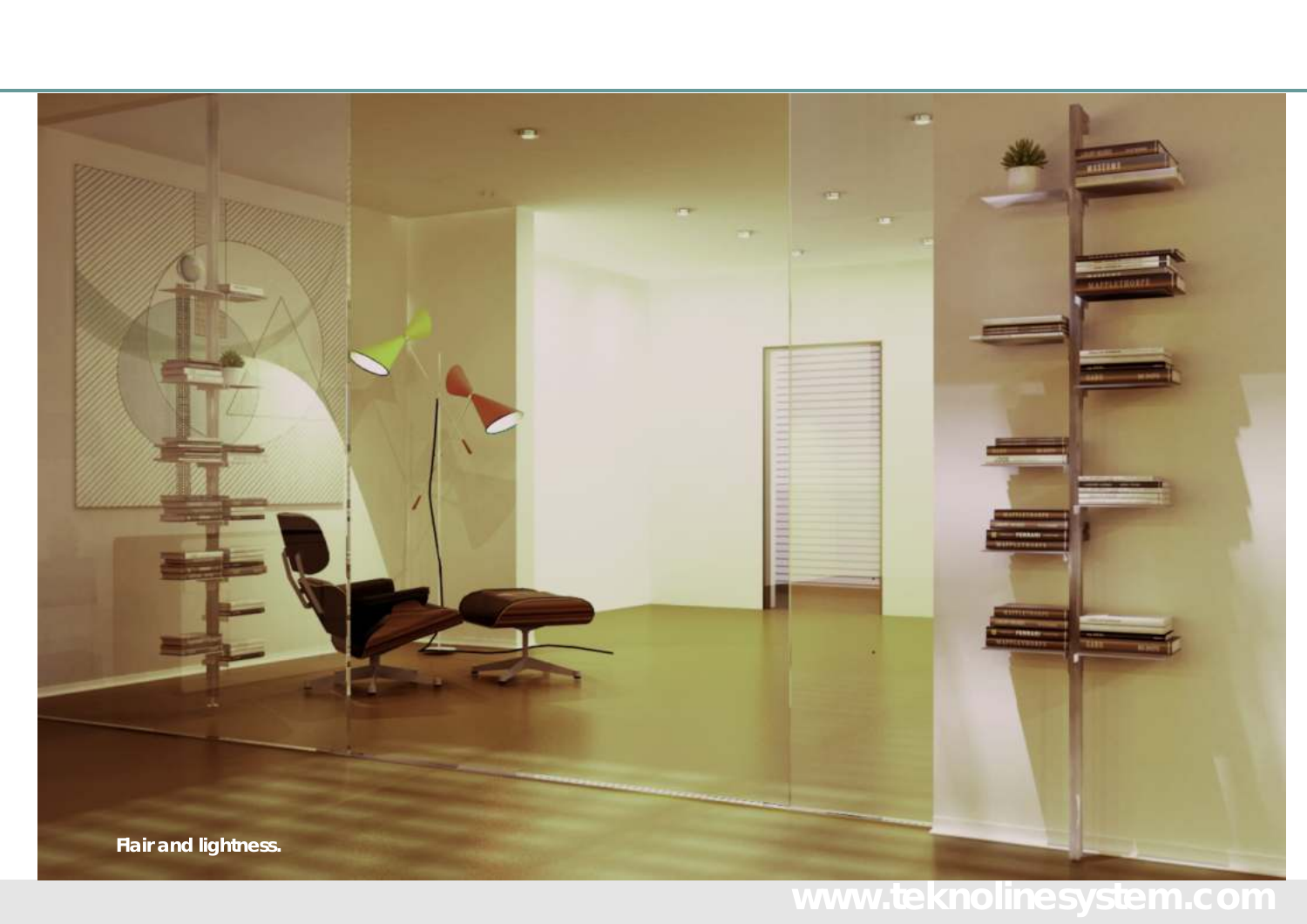*Black & White* storage systems fit into any contemporary or classic place

193, 33, 33, 33, 33 WUSEUMS BAUHAUS WAPPLE FRONTE

**COMMENT** 

**MUSEUMS** BAUHAUS -

LOOS

BAUHAUG MARKETHORTE

 $= 1$ WAPPERTHOMPT

**MAPPLETHORPH** 

**MAPPLETHORPH** 

MAPPLE : HORP  $\frac{1008}{1000}$ 

**MAPPLETHORPE** 

WAPPLETHOMPS

**PERMITTEN** 

MAPPLETHORPH

**G FERRARI -**<br>MAPPLEYHDAPE

809015

LOOS

taso

**SECTION** 

**BERGER** 

a pin se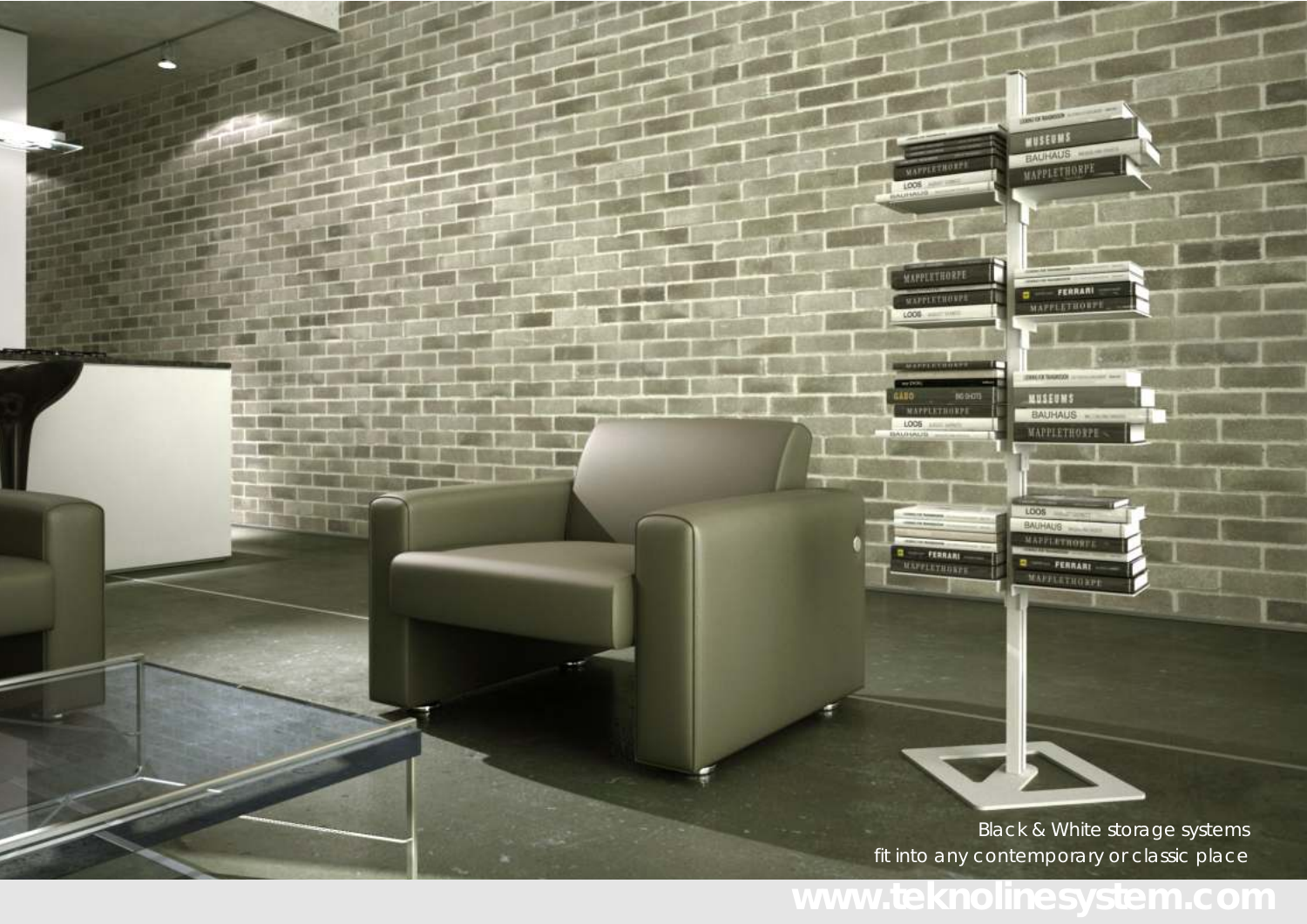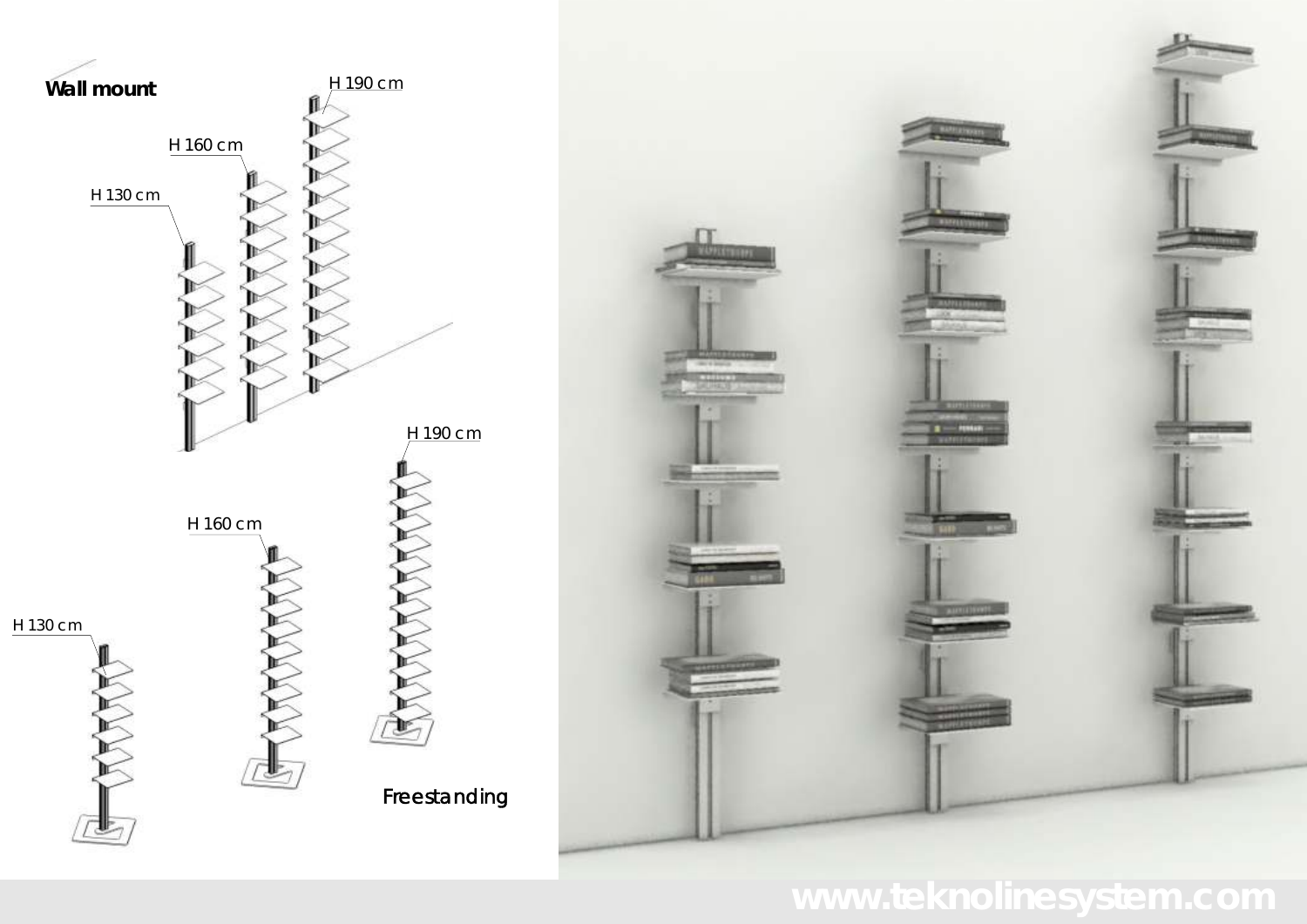**Solutions to decorate, define spaces and habits.**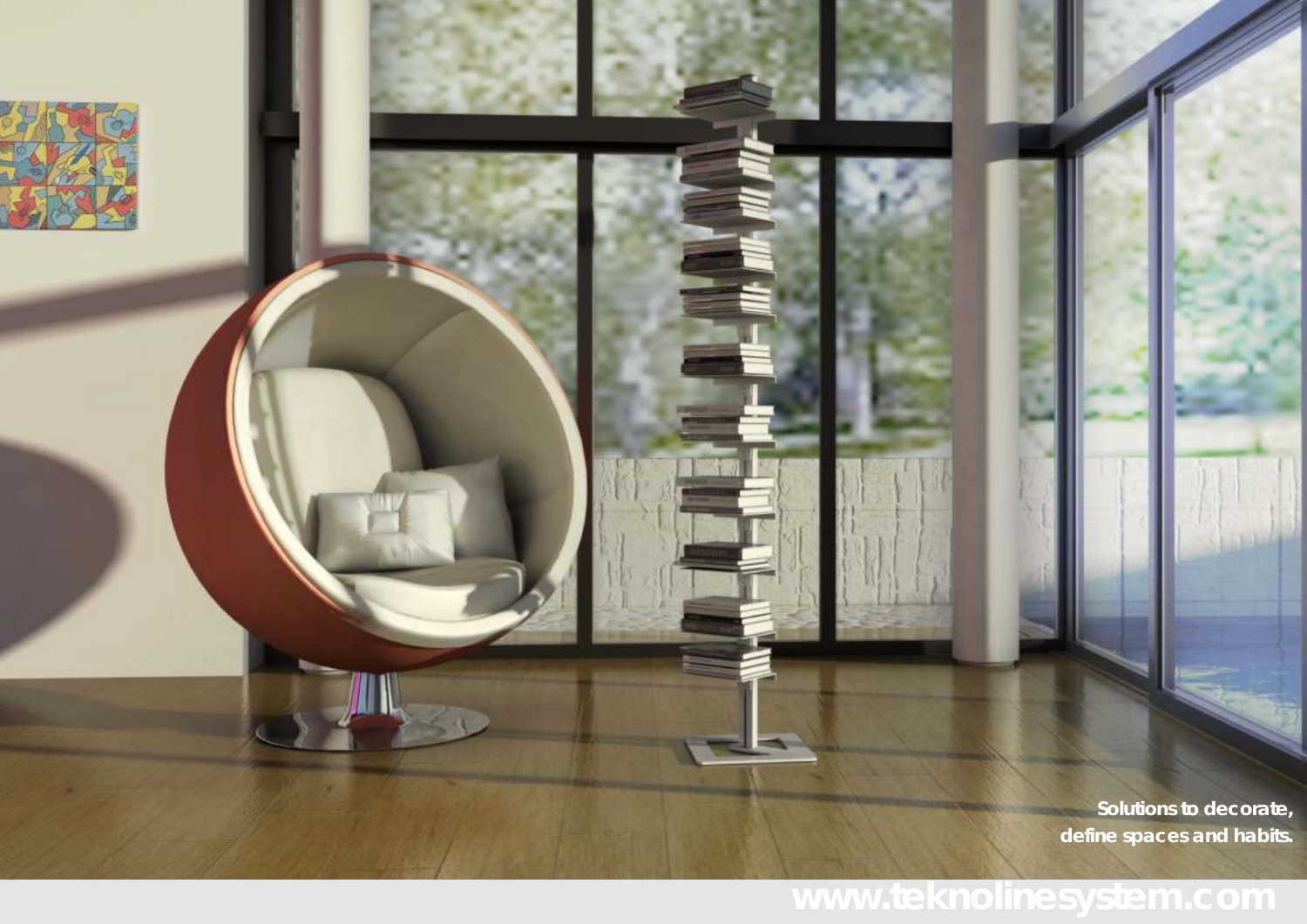